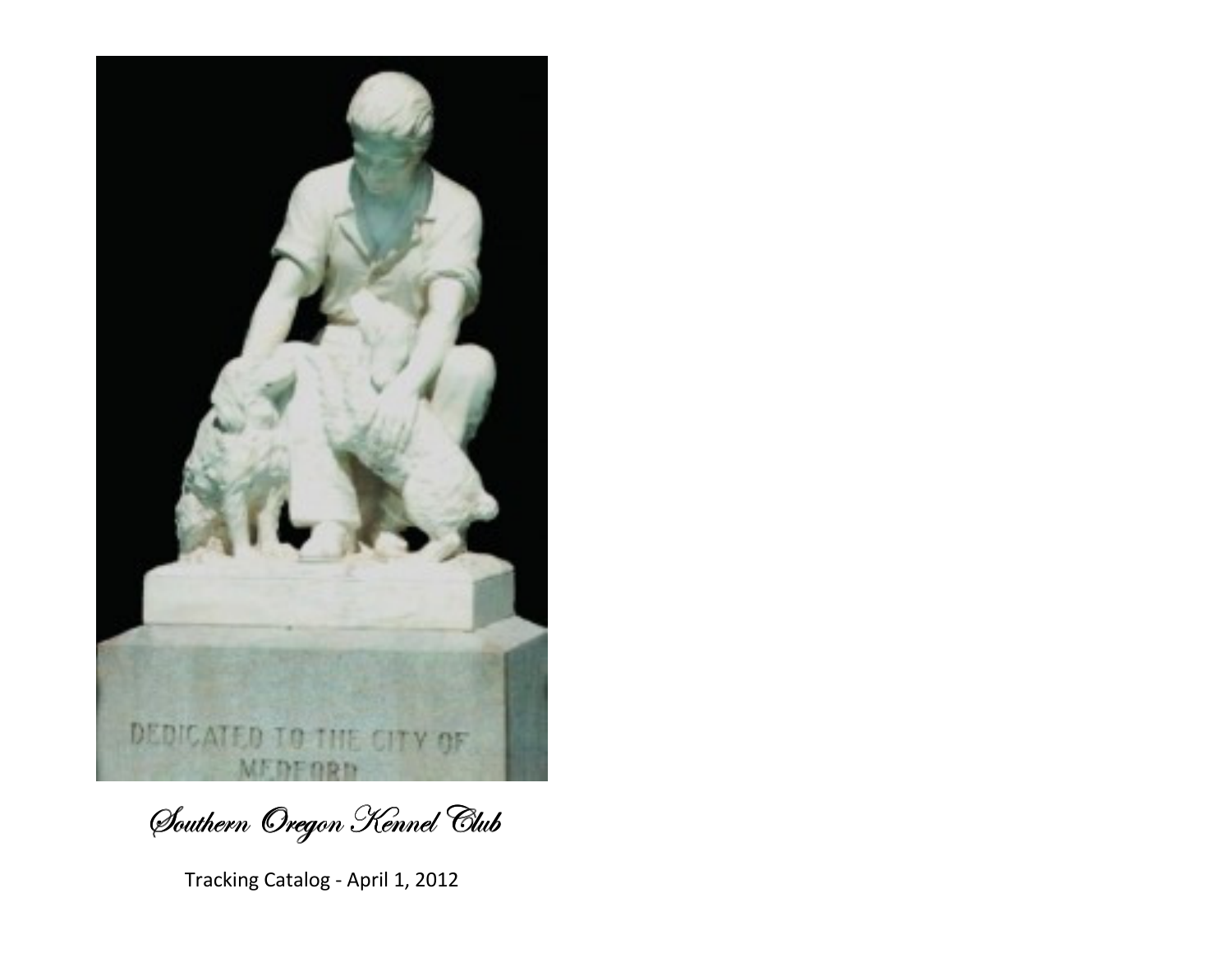29th ANNUAL TRACKING DOG TEST 25th ANNUAL TRACKING DOG EXCELLENT TEST 14th ANNUAL VARIABLE SURFACE TRACKING TEST

Southern Oregon Kennel Club, Inc

Since 1948 (Member, AKC)



SOKC Officers

President Vice President Corresponding Secretary Recording Secretary Treasurer AKC Delegate

Dona Powers Carolyn Cannon Paulena Verzeano Debra Loptien Vicki Paxton Jeanne Zuver

## Board of Directors

Janice O'Neill, Dona Powers, Carolyn Cannon, Paulena Verzeano, Debra Loptien, Vick Paxton, Jeanne Zuver, Evelyn Brand, Carolyn Miller

American Kennel Club, Inc. Rules and Regulations Govern these Events.

### Test Secretary:

Carolyn L. Cannon, PO Box 1075, Gold Hill OR 97525 E-Mail Carolyn@c-myste.com Phone (541) 855-1566 Cell phone at tracking site (541) 840-2403

### Tracking Test Committee

Paulena Verzeano (Chair), Officers and Board of Directors of SOKC

TROPHIES: Southern Oregon Kennel Club will offer Trophy to each dog that passes the TD, VST, or TDX Test.

DRAW TIMES FOR TD, TDX, & VST TRACKS TD time 7:30 a.m. TDX & VST Time 9:00 a.m.

Tracking Catalog April 1, 2012

2 VST EVENT # 2012039703 3 TDX EVENT # 20120397042 TD EVENT # 2012039705

KENNETH E DENMAN GAME MANAGEMENT AREA State Game Refuge, Avenue G & Pacific Ave VETERANS AFFAIRS DOMICILIARY, 8495 Highway 62, White City, Oregon

Hours of this test will be from 6:00AM - 5:00PM

Judges

Ms. Anne Hershey MD, 25 Heather Place, Hillsborough CA 94010 Mr. William (Sil) Sanders, 33101 44<sup>th</sup> Ave NW, Stanwood WA 98282 The American Kennel Club Certification

Permission has been granted by the American Kennel Club for the holding of these events under American Kennel Club Rules and Regulations.

James P. Crowley, Secretary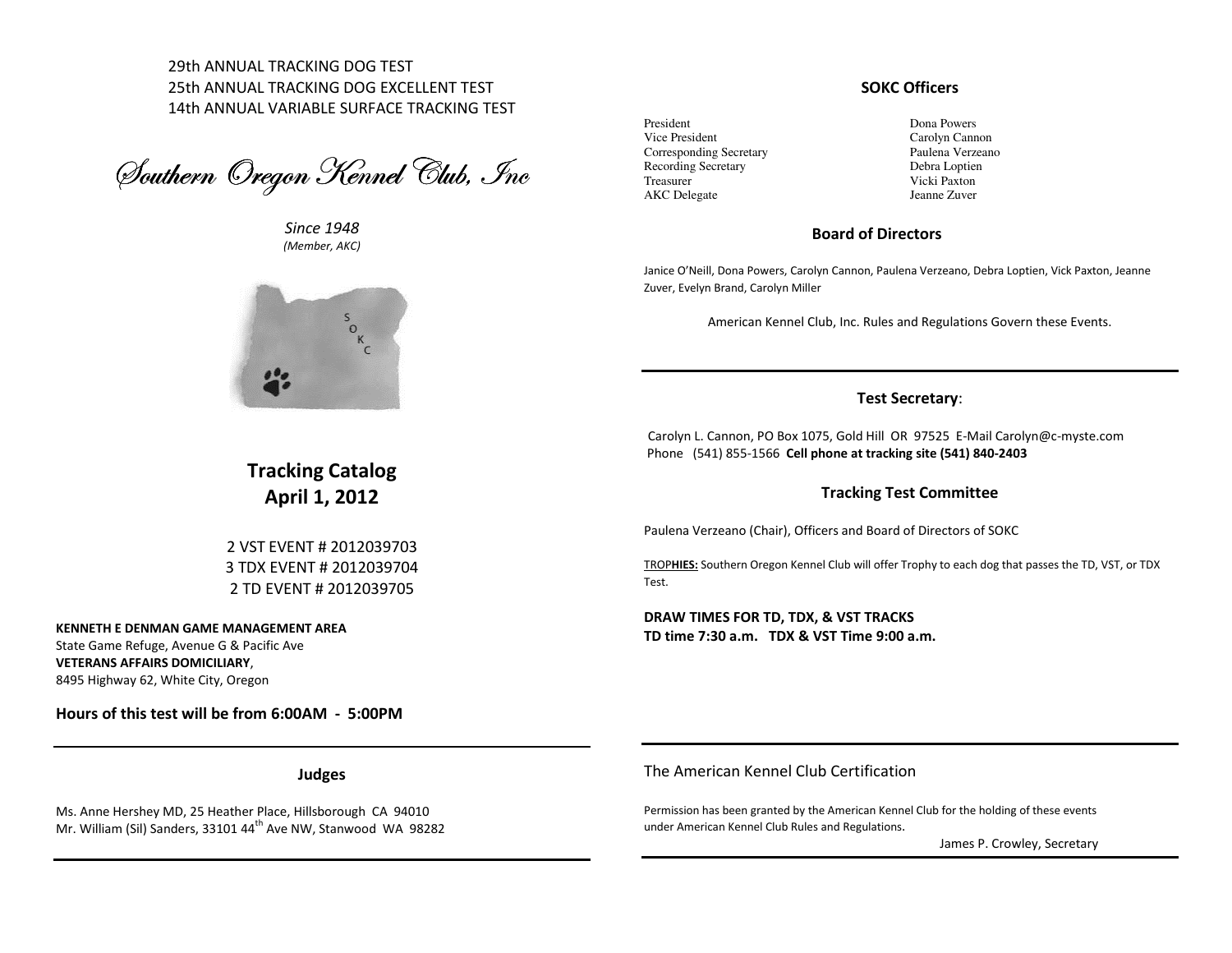#### DIRECTIONS TO THE SITE:

Interstate 5 to Medford, Oregon, Exit Number 30. Sign reads Highway 62, Medford,

 Klamath Falls/ Crater Lake,. Turn North on Hwy 62 toward Klamath Falls/Crater Lake to White Cite (about 7 miles). Turn LEFT on Avenue "G", in White City, and drive across railroad tracks and past industrial buildings to an unpaved access road on your RIGHT. A sign will indicate SOKC Tracking Test at the unpaved road.

The V A Domiciliary is about one mile from TD/TDX site.



BITCHES IN SEASON MAY PARTICIPATE. The Test Secretary and Judges MUST be notified of each bitch in season PRIOR to the drawing for TRACKS. The last tracks to be laid on that day shall be reserved for the bitch(s) in season. Bitches in season shall be allowed on the tracking field ONLY immediately prior totheir running and NOT while ANY other dog is working. AKC Tracking Regulations, CH 1 Sec. 12)

#### AKC Rules, Regulations, and Risk

By their presence on the Test grounds, all exhibitors and spectators agree to abide by the AKC Rules and Regulations and to follow the instructions of the Tracking Committee to the best of their ability. The owner or agent entering a dog in a Tracking Test does so at their own risk.

#### Emergency Veterinary Services:

Southern Oregon Veterinary Specialty Center 3265 Biddle Rd, Medford, OR 97504 (541) 282-7711

### DOGS SHALL BE KEPT ON LEAD AT ALL TIMES IN ANY AREA OF THE TEST SITE.

Please DO NOT practice your dogs prior to the test in the Denman area or the Domiciliary as this is private property. We have permission for the test only.

AKC tracking regulations may be downloaded at: www.akc.org/pdfs/rulebooks/RU9999.pdf

Alternates may accept or decline being placed on the list of alternates. If they decline, their entry fee ( and certification T.D.) shall be returned. Entrants and alternates who are not given the opportunity to run a track shall have their entry fee (and certification T.D.) returned. (AKC Tracking Regulations, CH 1 Sec. 12) Alternates are required to be at the Test SITE at the time of the DRAWING FOR TRACKS. If an entrant is absent the alternates will draw in the order listed in the catalog. NO entry fees will be returned after the closing date except as specified above.

TD Entries 101, 102 Alternates 103A, 104A, 105A

TDX Entries 201, 202, 203

Alternates 204A, 205A, 206A, 207A, 208A, 209A, 210A, 211A

VST Entries 301, 302 Alternates 303A, 304A, 305A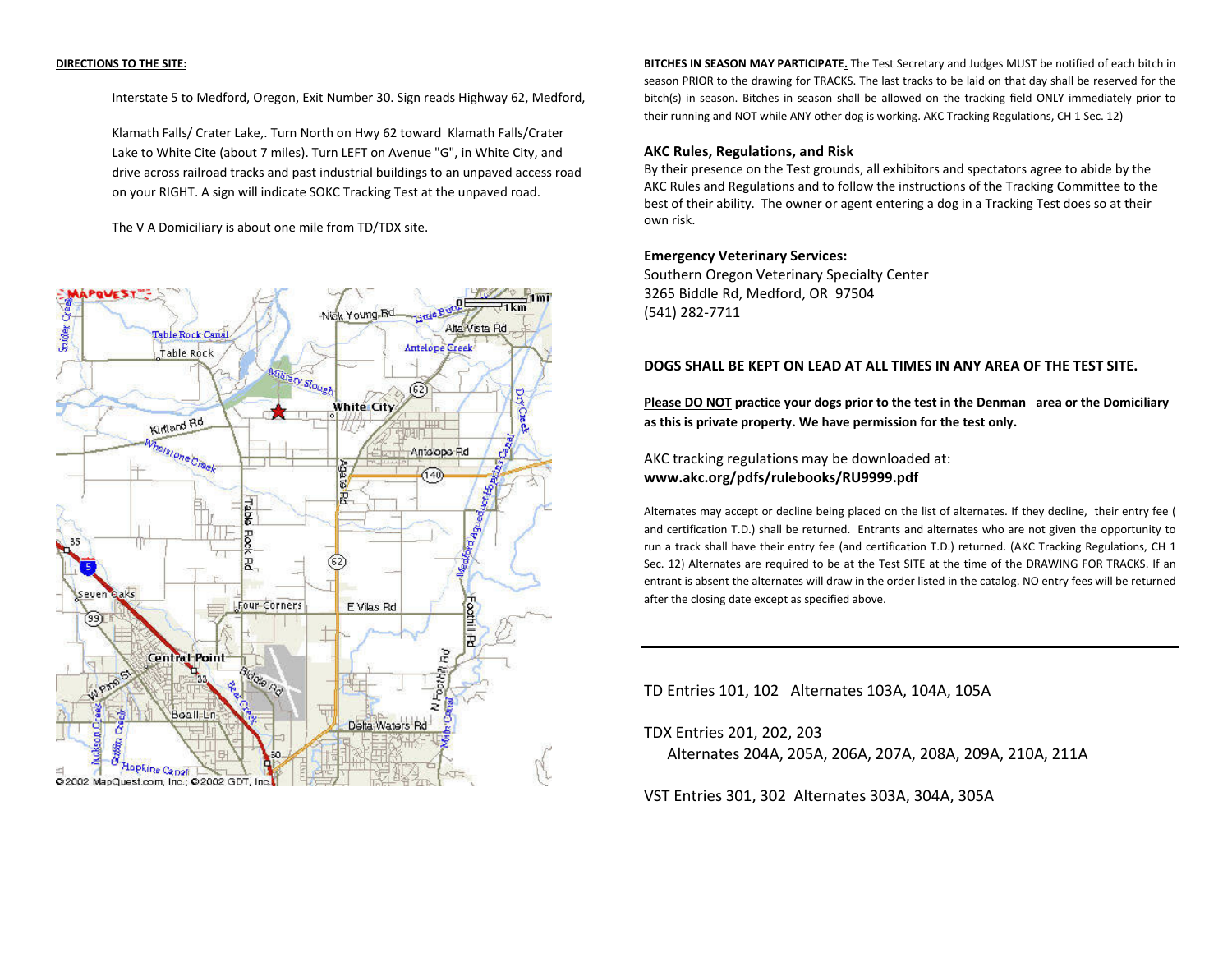## TD - Tracking Dog Test

| Catalog #                  | Track #                                       | <b>Entry</b>                                                                         | Pass/Fail |
|----------------------------|-----------------------------------------------|--------------------------------------------------------------------------------------|-----------|
| 101                        | Track #1                                      | Emee Maye Jumpin' Bean<br>RN12344301<br>09/16/06                                     | F         |
|                            | Breeder: Angel McDonald & Cynthia Hutton      |                                                                                      |           |
|                            |                                               | By Rolie Polie Mister Myles x Sweet Maisie Maye                                      |           |
|                            | Certified 02/23/12 by Sally Dies #5008        | Owner: Angel McDonald & Cynthia Hutton, 1303 Mill Pond Rd, Ashland OR 97520          |           |
|                            | West Highland White Terrier (Bitch)           |                                                                                      |           |
|                            |                                               |                                                                                      |           |
| 102                        | Track #2                                      | Wild West Yo Yo Otter Rodeo<br>09/09/08<br>HP31840901                                | F         |
|                            | Breeder: Nancy & Robin Gruenwald              |                                                                                      |           |
|                            |                                               | By CH Kalevala Jack the Lad, RN x CT CH Wild West Sugar Britches                     |           |
| Point OR 97502             |                                               | Owner: Michelle McKenna, Ken Bergeson, & Robin Gruenwald, 4323 Old Stage Rd, Central |           |
|                            | Certified 08/14/11 by Jill Jones #1146        |                                                                                      |           |
| Otterhound (Bitch)         |                                               |                                                                                      |           |
| 103A                       | Track $#$                                     | Oakhaven's I Love Lucie                                                              | P/F       |
|                            |                                               | SR63925605<br>07/09/10                                                               |           |
|                            | Breeder: Victor Rubalcava & Melissa Rubalcava |                                                                                      |           |
|                            |                                               | By Merganser's Ferris Bueller MH x Dame Keely Anne Casador SH                        |           |
| 97530                      |                                               | Owner: Kathleen Haskins & Alan Sorin, 111 Left Fork Humbug Creek Rd, Jacksonville OR |           |
|                            | Certified 03/08/12 by Sally Diess #5008       |                                                                                      |           |
| Labrador Retriever (Bitch) |                                               |                                                                                      |           |
| 104A                       | Withdrawn                                     | Marian Del Rancho Rey                                                                |           |
|                            | Breeder: Adolfo Santiago Alonso-Colmena       | HM72338704<br>09/20/97                                                               |           |
|                            |                                               |                                                                                      |           |

By Patxi De La Yosa x Astrid De La Yosa Owner: Kerri Shandro, 411 La Cuesta Dr, Scotts Valley CA 95066 Certified 03/11/12 by Rita Crawford #90682 Dachshund (Wirehair) (Bitch)

105A Withdrawn Wulf Von Sontausen

DN30901107 04/01/11

Breeder: Julia Priest By T-Rex Vom Kriegerhaus x Rixi Von Sontausen Owner: Kathy Wolff, 10426 23rd Dr SE, Everett WA 98208 Certified 03/02/12 by Jan Wesen #17565 German Shepherd Dog (Dog)

## Certification:

 I hereby certify to the correctness of the within marked awards and absentees, as taken from the Judge's Book.

\_\_\_\_\_\_\_\_\_\_\_\_\_\_\_\_\_\_\_\_\_\_\_\_\_\_\_\_\_\_\_\_\_\_\_\_\_\_\_\_\_ Date \_\_\_\_\_\_\_\_\_\_\_\_\_\_\_\_\_\_\_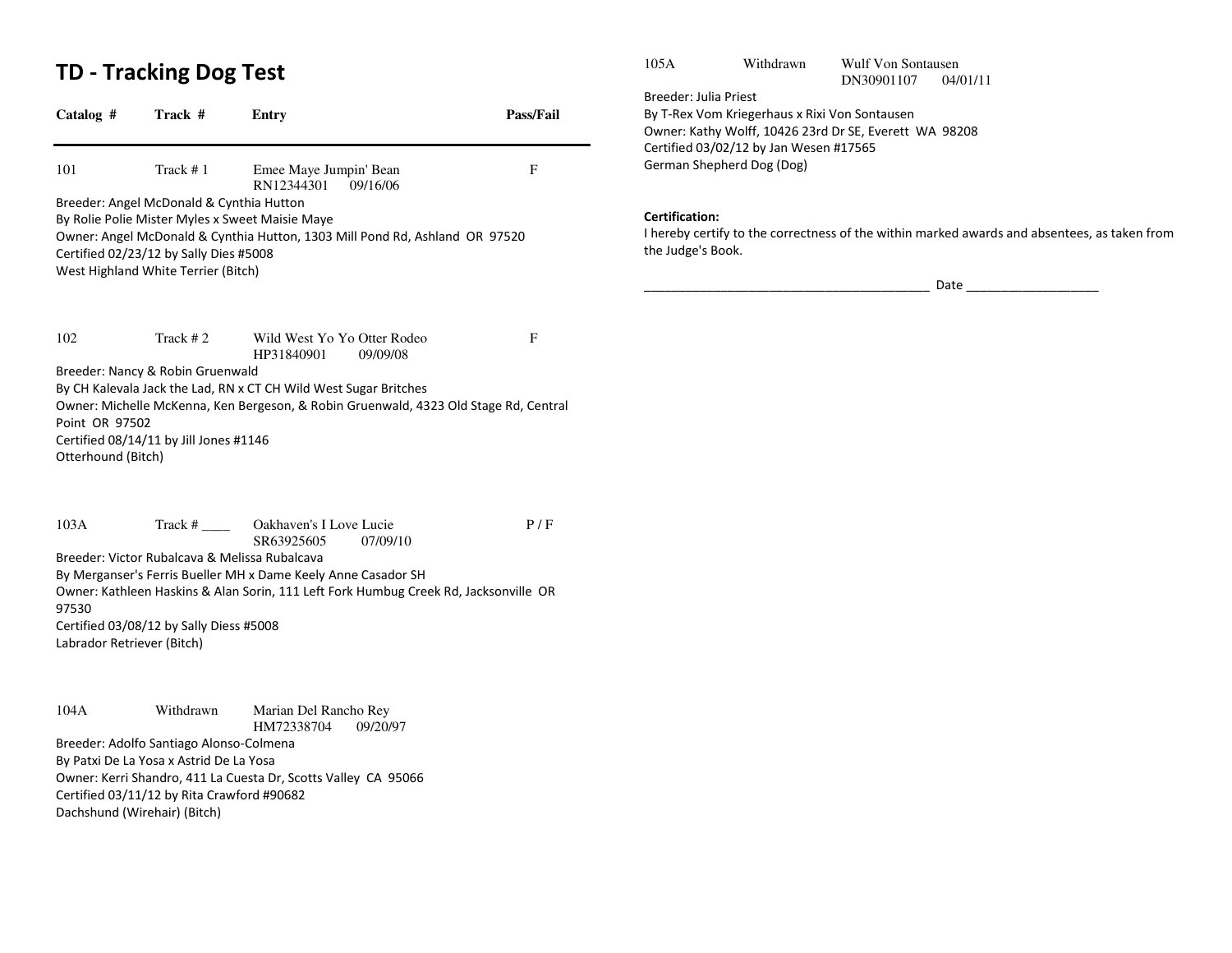## TDX - Tracking Dog Excellent Test

| Catalog #               | Track #                                       | Entry                                                                                                                                       | Pass/Fail |
|-------------------------|-----------------------------------------------|---------------------------------------------------------------------------------------------------------------------------------------------|-----------|
| 201                     | Track #2                                      | CH Carousel's Sliver Dollar TD CDX AX<br>AXJ<br>DN06112604<br>02/12/04                                                                      | F         |
|                         | <b>Breeder: Catherine Shields</b>             |                                                                                                                                             |           |
|                         |                                               | By Danno OT Vitosha CD x CH Carousel's Dreaming of Diamonds                                                                                 |           |
|                         |                                               | Owner: Kathleen Reyna, 761 Summit Loop, Grants Pass OR 97527                                                                                |           |
| Belgian Malinois (Dog)  |                                               |                                                                                                                                             |           |
|                         |                                               |                                                                                                                                             |           |
| 202                     | Withdrawn                                     | CH Chateau Palos Treaty of GoarRhein TD<br>WS29804903<br>04/15/09                                                                           |           |
|                         | Breeder: D E Just & M L just & E Mohrenweiser |                                                                                                                                             |           |
|                         |                                               | By CH Oakwood Simply Simon x CH GoarRhein Palos Zinfendel CDX RE TD HSAs                                                                    |           |
|                         |                                               | Owner: E A Mohrenweiser & M L Just & H W Mohrenweiser, 13389 Morrow Lane SE, Turner                                                         |           |
| OR 97392                |                                               |                                                                                                                                             |           |
|                         | Standard Schnauzer (Dog)                      |                                                                                                                                             |           |
|                         |                                               |                                                                                                                                             |           |
| 203                     | Track $# 3$                                   | Snowlion's Take the Summit TD                                                                                                               | F         |
|                         |                                               | WS07670701<br>03/10/04                                                                                                                      |           |
|                         | Breeder: John Greenside & J C Watkins         |                                                                                                                                             |           |
|                         |                                               | By CH Nanuke's A Rumor of War x CH Snowlion's Moon Over Everest<br>Owner: Sue Hanna & Judy Stromquist, 33901 Mt Tom Dr, Harrisburg OR 97446 |           |
| Alaskan Malamute (Dog)  |                                               |                                                                                                                                             |           |
|                         |                                               |                                                                                                                                             |           |
| 204A                    | Withdrawn                                     | Cedarglen Ruler On Ice TD                                                                                                                   |           |
|                         |                                               | SR68462902<br>06/11/11                                                                                                                      |           |
|                         | Breeder: Debbie Hoffman & Susan Haller        |                                                                                                                                             |           |
|                         |                                               | By CH Cedarglen Star Captain x CH Barrister Spellbound of Cedarglen                                                                         |           |
|                         |                                               | Owner: Margret Gerriets, 1506 Jasmine Ct, Davis CA 95618                                                                                    |           |
|                         | Spaniel (English Cocker) (Dog)                |                                                                                                                                             |           |
|                         |                                               |                                                                                                                                             |           |
| 205A                    | Track #1                                      | Moonstone I've Got Rhythm TD AXJ XF<br>07/09/07                                                                                             | F         |
|                         | Breeder: Kimberly A Koopman                   | PR10506102                                                                                                                                  |           |
|                         |                                               | By CH Moonstones Evening Edition x Alemir Moonlight and Roses                                                                               |           |
|                         |                                               | Owner: Olivia Leale, PO Box 36, Enumclaw WA 98022                                                                                           |           |
| Poodle (Standard) (Dog) |                                               |                                                                                                                                             |           |
|                         |                                               |                                                                                                                                             |           |

| 206A                                                                                                                                                                                                                                                   | $\text{Track}\#$ <sub>______</sub> | Thunder Valley True Grit TD<br>SK58727706 09/16/09                                                                         | P/F |  |  |  |
|--------------------------------------------------------------------------------------------------------------------------------------------------------------------------------------------------------------------------------------------------------|------------------------------------|----------------------------------------------------------------------------------------------------------------------------|-----|--|--|--|
| Breeder: Andy Walker<br>By Mergamser's Hacker MH x Dust Buster's Ally Gator<br>Owner: Kathy Sugitani, 7087 Wheeler Rd, Pleasant Hill OR 97455<br>Retriever (Labrador) Dog                                                                              |                                    |                                                                                                                            |     |  |  |  |
| 207A                                                                                                                                                                                                                                                   |                                    | Track #_________ Orrin Von Bullinger TD<br>DN27110901<br>07/25/02                                                          | P/F |  |  |  |
| <b>Breeder: Tracy Bullinger</b><br>By York Von Bullinger x Unka Von Bullinger<br>Owner: Maureen Fielding, 936 Seymour Blvd, North Vancouver, BC, Canada V7J 2J8<br>German Shepherd Dog (Dog)                                                           |                                    |                                                                                                                            |     |  |  |  |
| 208A                                                                                                                                                                                                                                                   | $\text{Track}$ #                   | KO Trillium Annapurna CDX RN TD HSC<br><b>HXAsd MX MXJ</b><br>DN02607406<br>03/10/03                                       | P/F |  |  |  |
| Breeder: Kristina Pattison, Libbye Miller, & Derek Pattison<br>By CH OTCH Summerstorm Higher Ground UDX TDX PT x CH Makeit KO's Appalachian Dream<br><b>CD RA</b>                                                                                      |                                    |                                                                                                                            |     |  |  |  |
| Owner: Claudia W Dickerson, 615 Yale Bridge Rd, Ariel WA 98603<br>Belgian Tervuren (Bitch)                                                                                                                                                             |                                    |                                                                                                                            |     |  |  |  |
| 209A                                                                                                                                                                                                                                                   | $\text{Track}$ #                   | CH GoarRhein Moselle Perker CD RA TD<br>WR06793508<br>06/22/02                                                             | P/F |  |  |  |
| Breeder: Elizabeth & Harvey Mohrenweiser<br>By CH Stahlkrieger KB's Sonofablitz x CH Pepper Tree You're-Clover CDX RA TDX<br>Owner: Elizabeth & Harvey Mohrenweiser, 13389 Morrow Lane SE, Turner OR 97392<br>Standard Schnauzer (Dog)                 |                                    |                                                                                                                            |     |  |  |  |
| 210A                                                                                                                                                                                                                                                   | Track #                            | Hidden Valley Flying Sky High TD OA<br>AXJ<br>DN25763904<br>09/16/09                                                       | P/F |  |  |  |
| Breeder: Donna Polka<br>Border Collie (Dog)                                                                                                                                                                                                            |                                    | By Hidden Valley Caleb the Bold AX AXJ NF x Ignited in Red<br>Owner: Kathleen Reyna, 761 Summit Loop, Grants Pass OR 97527 |     |  |  |  |
| 211A                                                                                                                                                                                                                                                   | Track #                            | CH GoarRhein Oue on the Rhine TD<br>WS11817804<br>02/01/05                                                                 | P/F |  |  |  |
| Breeder: Elizabeth & Harvey Mohrenweiser<br>By CH Oakwood Barrel of Palos Zin CD RA TD x CH Pepper Tree You're-Clover CDX RA TDX<br>Owner: Elizabeth & Harvey Mohrenweiser, 13389 Morrow Lane SE, Turner OR 97392<br><b>Standard Schnauzer (Bitch)</b> |                                    |                                                                                                                            |     |  |  |  |
| <b>Certification:</b>                                                                                                                                                                                                                                  |                                    |                                                                                                                            |     |  |  |  |

 I hereby certify to the correctness of the within marked awards and absentees, as taken from the Judge's Book.